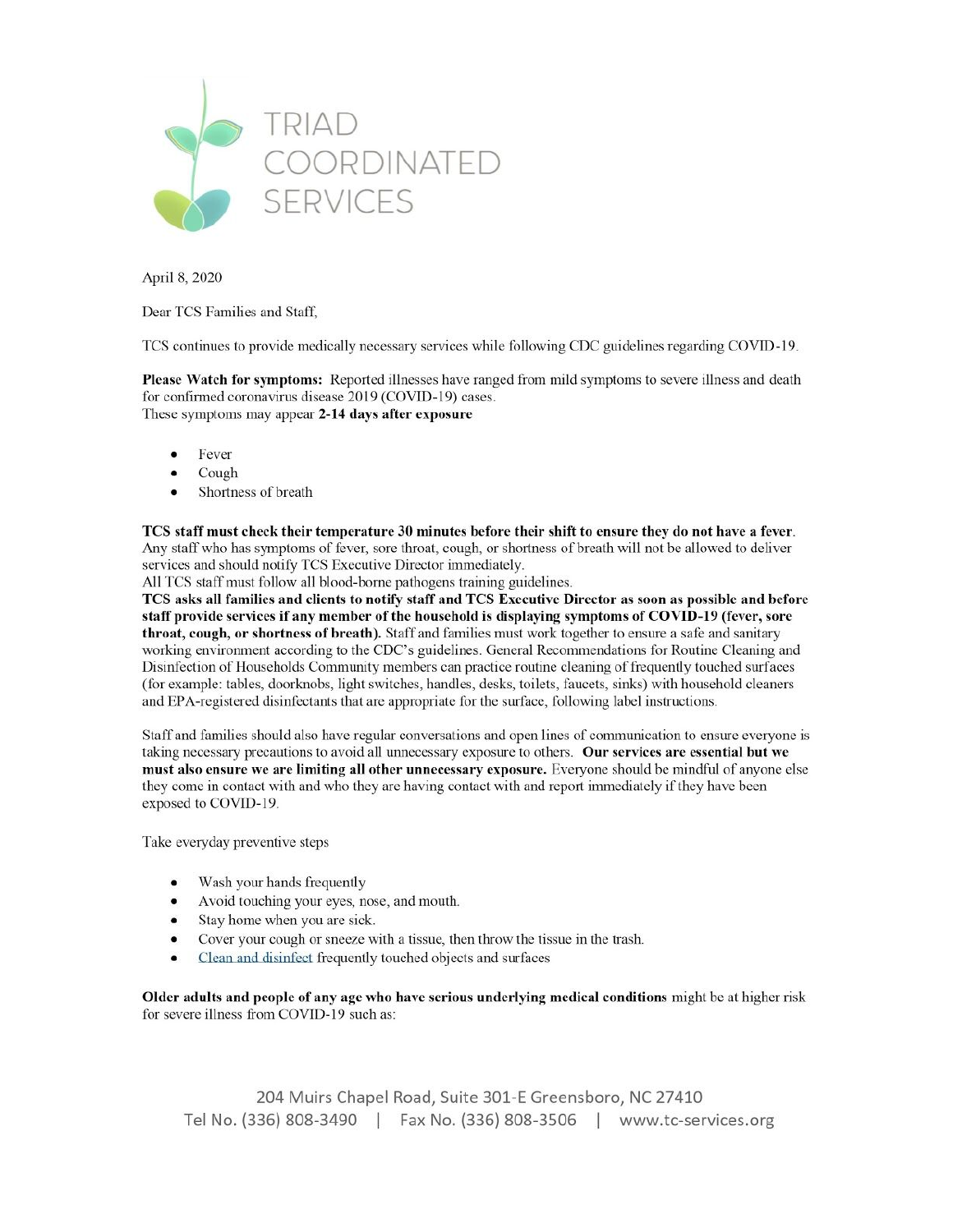

April 8, 2020

Dear TCS Families and Staff.

TCS continues to provide medically necessary services while following CDC guidelines regarding COVID-19.

Please Watch for symptoms: Reported illnesses have ranged from mild symptoms to severe illness and death for confirmed coronavirus disease 2019 (COVID-19) cases. These symptoms may appear 2-14 days after exposure

- Fever  $\bullet$
- Cough  $\bullet$
- Shortness of breath  $\bullet$

TCS staff must check their temperature 30 minutes before their shift to ensure they do not have a fever. Any staff who has symptoms of fever, sore throat, cough, or shortness of breath will not be allowed to deliver services and should notify TCS Executive Director immediately.

All TCS staff must follow all blood-borne pathogens training guidelines.

TCS asks all families and clients to notify staff and TCS Executive Director as soon as possible and before staff provide services if any member of the household is displaying symptoms of COVID-19 (fever, sore throat, cough, or shortness of breath). Staff and families must work together to ensure a safe and sanitary working environment according to the CDC's guidelines. General Recommendations for Routine Cleaning and Disinfection of Households Community members can practice routine cleaning of frequently touched surfaces (for example: tables, doorknobs, light switches, handles, desks, toilets, faucets, sinks) with household cleaners and EPA-registered disinfectants that are appropriate for the surface, following label instructions.

Staff and families should also have regular conversations and open lines of communication to ensure everyone is taking necessary precautions to avoid all unnecessary exposure to others. Our services are essential but we must also ensure we are limiting all other unnecessary exposure. Everyone should be mindful of anyone else they come in contact with and who they are having contact with and report immediately if they have been exposed to COVID-19.

Take everyday preventive steps

- Wash your hands frequently
- Avoid touching your eyes, nose, and mouth.  $\bullet$
- Stay home when you are sick.  $\bullet$
- Cover your cough or sneeze with a tissue, then throw the tissue in the trash.  $\bullet$
- Clean and disinfect frequently touched objects and surfaces  $\bullet$

Older adults and people of any age who have serious underlying medical conditions might be at higher risk for severe illness from COVID-19 such as:

204 Muirs Chapel Road, Suite 301-E Greensboro, NC 27410 Tel No. (336) 808-3490 | Fax No. (336) 808-3506 | www.tc-services.org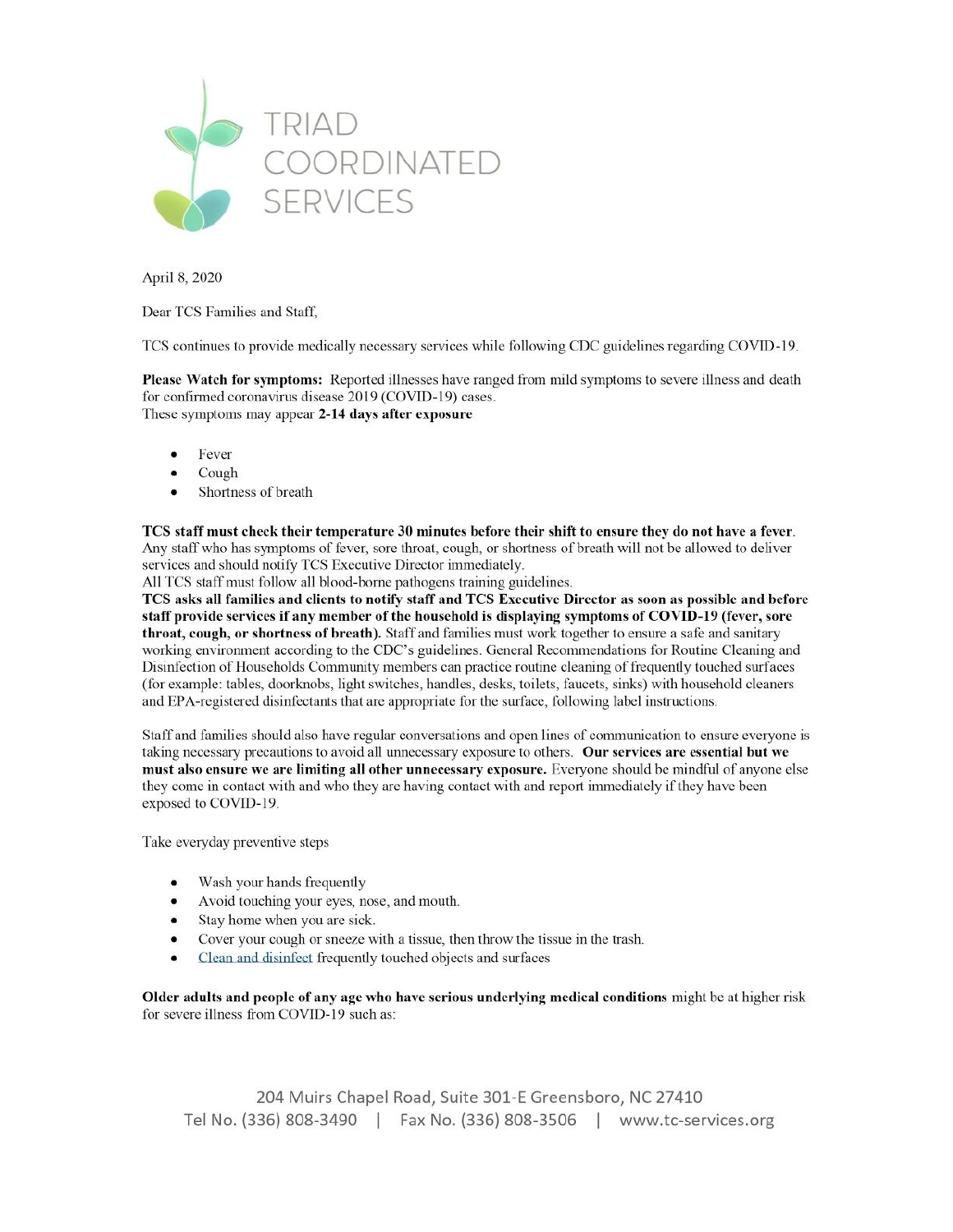Dear TCS Families and Staff,

Triad Coordinated Services continues to provide medically necessary care during the spread of Novel Coronavirus, better known as Covid-19. As the state of North Carolina sees an increase in Covid-19 cases, we ask that our families and staff partner with us to remain diligent in helping to slow the spread of this virus. Please Watch for symptoms: Reported illnesses have ranged from mild symptoms to severe illness and death for confirmed coronavirus disease 2019 (COVID-19) cases.

These symptoms may appear 2-14 days after exposure and may include:

- Fever
- Cough
- Shortness of breath.

If you are experiencing any of the symptoms of Covid-19, have been potentially exposed to Covid-19, or otherwise believe you may have contracted Covid-19, it is imperative that you self-quarantine and contact your local primary care physician or hospital for further instructions. Furthermore, please contact TCS Executive Director.

TCS staff must check their temperature 30 minutes before their shift to ensure they do not have a fever. Any staff who has symptoms of fever, sore throat, cough, or shortness of breath will not be allowed to deliver services and should notify TCS Executive Director immediately. All TCS staff must follow all blood-borne pathogens training guidelines. This training will be made available for review under the resource tab of our website. TCS asks all families and clients to notify staff and TCS Executive Director as soon as possible and before staff provide services if any member of the household are displaying symptoms of COVID-19 (fever, sore throat, cough, or shortness of breath).

Staff and families must ensure when working and interacting with one another that:

- Neither staff nor family have experienced symptoms of Covid-19 within the last 14 days.
- Neither staff nor family have had a positive Covid-19 test in the past 30 days.
- Neither staff nor family have been exposed to somebody who is suspected of having Covid-19 (i.e. presenting with symptoms or being tested) within the last 14 days.
- Neither staff nor family have been exposed to somebody with a positive Covid-19 test within the past 30 days.
- Neither staff nor family have traveled to a "hot spot" or known location where Covid-19 cases are higher than average and more likely to be contracted within the last 14 days.

Our services are essential and as such, it is our responsibility to ensure we are limiting unnecessary exposure so that we may continue providing the services that our clients, families, staff, and community rely on. Everyone should be mindful of the people they come in contact with as well as their environment. Anyone with a potential exposure to Covid-19 should again contact their local primary care physician and should also report immediately to TCS Executive Director.

Staff and families are strongly encouraged to have regular conversations and open lines of communication to ensure everyone is taking the necessary precautions to avoid all unnecessary exposures to others. Take everyday preventive steps as recommended by the CDC. These steps include:

- Wash your hands frequently
- Stay six feet away from people you are not directly serving or interacting with.
- Stay home when you are sick.
- Avoid touching your eyes, nose, and mouth.
- Cover your cough or sneeze with a tissue, then throw the tissue in the trash.